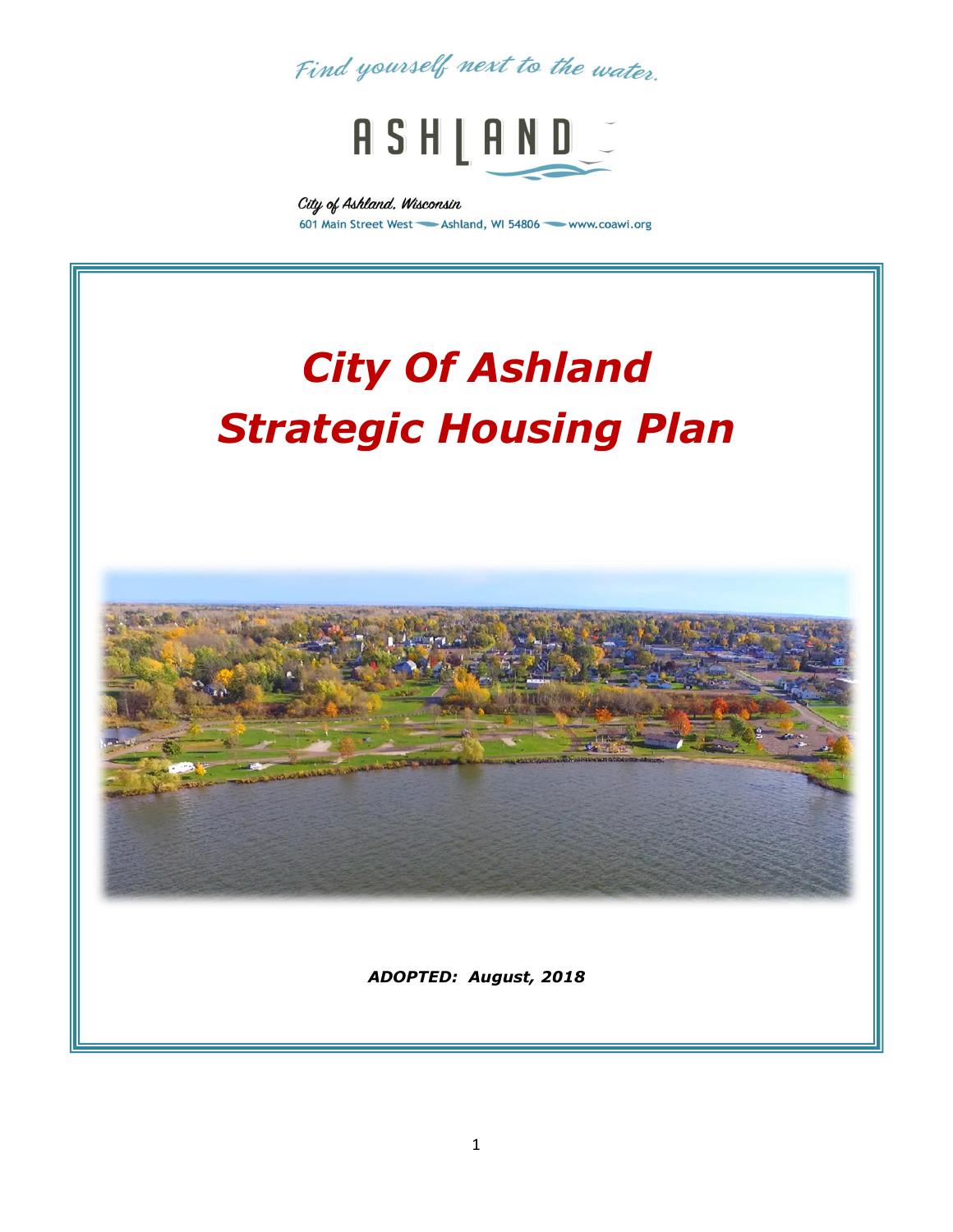#### **HOUSING COMMITTEE MEMBERS**

**Kathy Beeksma Liz Franek Betty Harnisch Mark Hoglund Joel Langholz Jenny Lucius Bob Miller Ginger Nuutinen Sam Ray Ana Tochterman Tom Waby**

#### **CITY OF ASHLAND STAFF**

**Mayor Deb Lewis**, City of Ashland **April Kroner**, City of Ashland Planning & Development Director **Megan McBride**, City of Ashland Assistant Planner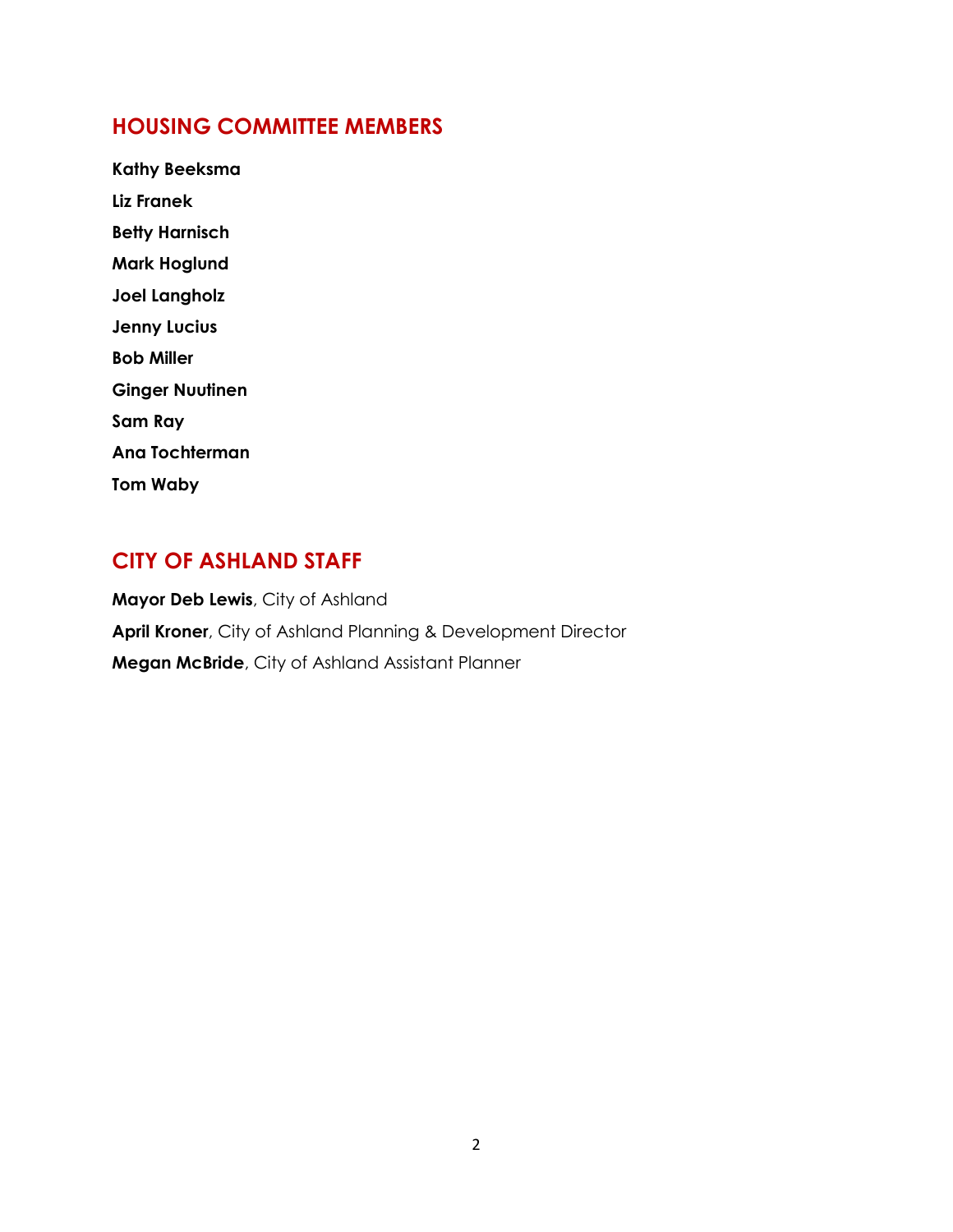#### **BACKGROUND**

One of the four Strategic Priorities for the City of Ashland for the five year period 2016- 2020 is Housing Infrastructure Improvements. For the past two years, numerous conversations and shared ideas have identified current needs related to housing in Ashland and proposed solutions to the needs. These discussions have taken place, among other places, in the City of Ashland Housing Committee, at City Council meetings, as well as Ashland's SOARs Forum, held in September 2015; at a Homelessness forum and at Landlord forums.

There is consensus that Ashland's housing needs are an economic development issue and that solving them will require long-term planning and commitment by the City in order to facilitate population growth. What is needed from city leaders in order to move forward effectively is financial, staff, and political support.

### **HOUSING PRINCIPLES CONTAINED IN THE COMPREHENSIVE PLAN**

Strengthening the Housing Market is a prominent priority contained in the Authentic Ashland Comprehensive Plan approved by the Ashland City Council in 2017. The narrative on page 13 of the Plan states: **"Make Ashland a city where neighborhood pride is widely evident, where housing options are broad and appealing, and where residential investment is focused around the city's historic core."**

Ashland's peak population was more than a century ago, yet the majority of the residential structures that served that population remain. The resulting combination of falling demand, too much supply, job losses, and demographic changes all make for a weaker housing market. The loss of 1,916 people or roughly 700 families since 1960 means excess units need to be absorbed into the housing market. It means current owners need encouragement to re-invest. And it means existing homes need to be creatively marketed to first-time buyers. (p.12)

Six goals in the Section of the Comp. Plan related to How to Strengthen the Housing Market are laid out on page 27:

"Ashland should pursue actions that positively and strategically influence the housing market so its neighborhoods become marketable, brand-enhancing assets instead of the liabilities they are otherwise destined to be. Successful interventions must simultaneously do the following: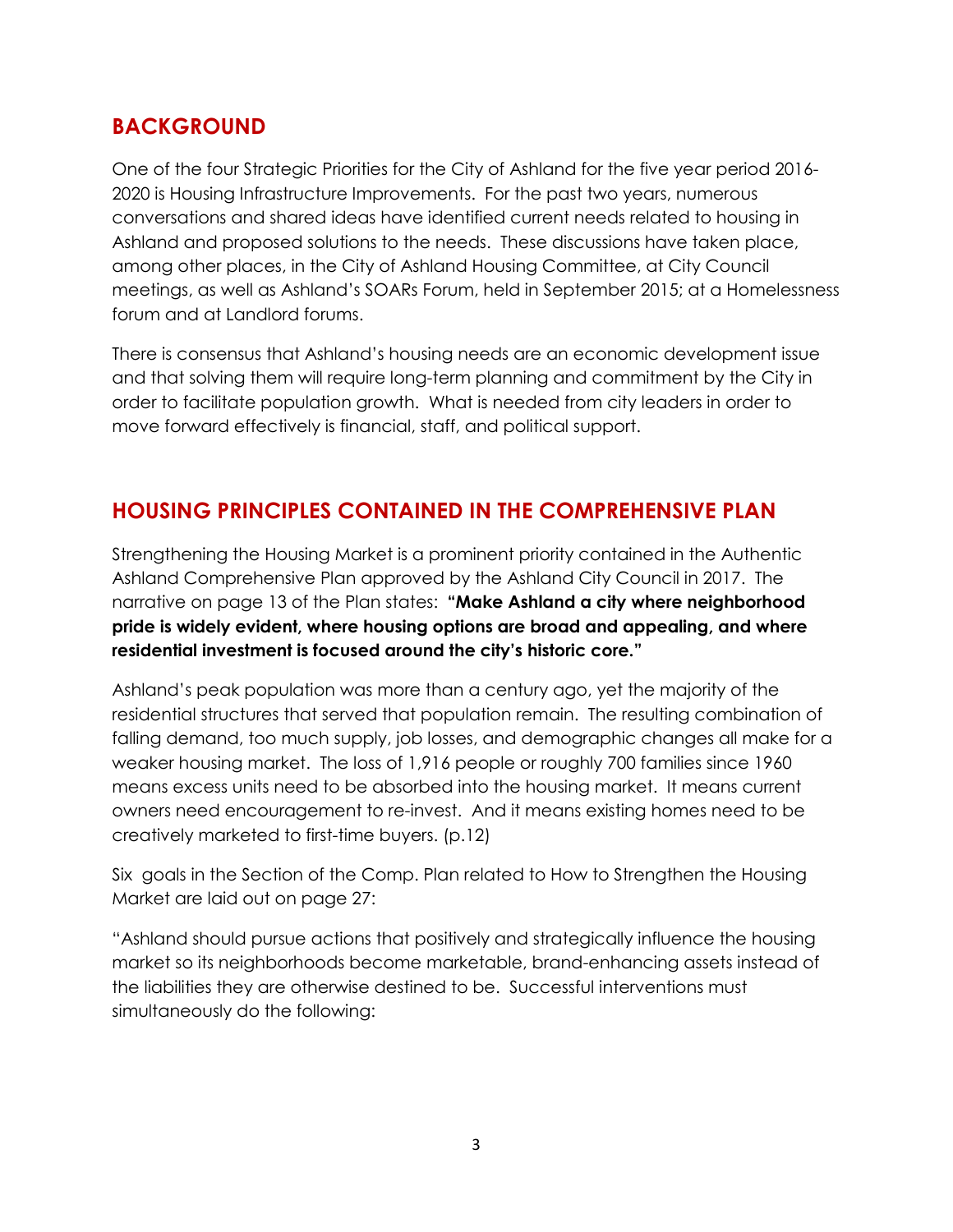**GOAL 1**: Diversify existing stocks through creative in-fill development at the intersections of weak and middle strength blocks and within middle strength blocks.

**GOAL 2:** Rebalance supply and demand by thinning excess supply through locationally-precise demolition and establish a conservation buffer*.*

**GOAL 3:** Pursue strategic demolition to remove excess housing supply and relieve downward pressure on property values.

**GOAL 4:** Impose intensive standard-setting code enforcement on middle market and weaker blocks.

**GOAL 5:** Encourage owner reinvestment on blocks of middle market and strong market strength.

**GOAL 6:** Develop disposition strategies for large land holdings (Roffers and Timeless Timber, etc.) that reinforce other strategies in this plan.

"Successful interventions must consciously prioritize the retention of strong households on middle strength blocks, as well as definitively marketing home ownership opportunities to new graduates of Northland and new employees of Memorial Medical and other employers." *–Authentic Ashland, 2035*

**Recognizing that much work needs to be done to fully meet the above goals, summarized below are prominent identified housing needs.**

## **City of Ashland Strategic Priorities 2016 – 2020**

- Goal 1: Facility Improvements to City Hall, Police, and Vaughn Public Library
- Goal 2: Housing Infrastructure Improvements
- Goal 3: Development of a Sustainable Infrastructure Improvement Plan
- Goal 4: Economic Development and Marketing Strategic Plan Development and Implementation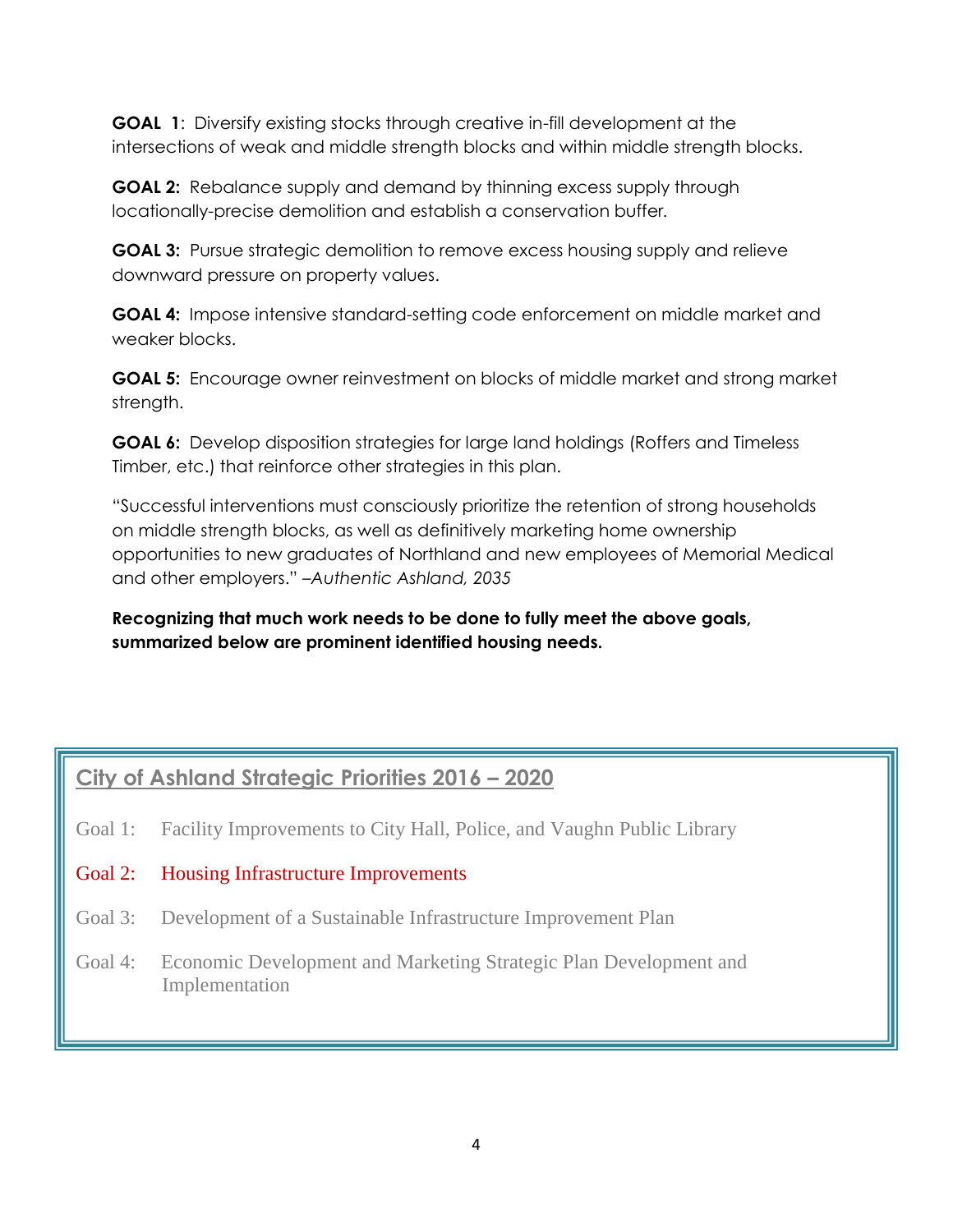|                                                                                                                                                                                                                                                                     |                                       | <b>COMPLETED</b>                 |
|---------------------------------------------------------------------------------------------------------------------------------------------------------------------------------------------------------------------------------------------------------------------|---------------------------------------|----------------------------------|
| <b>COMPLETED ACTION</b>                                                                                                                                                                                                                                             | <b>COMP</b><br><b>PLAN</b><br>GOAL(S) | <b>COMPLETION</b><br><b>DATE</b> |
| City implemented Landlord Registration Program<br><b>Purpose:</b> Require all landlords to register rental properties<br>within city limits so that landlords can be contacted when<br>legitimate complaints are received regarding sub-standard<br>rental housing. | 4 and 5                               | 2016                             |
| City sponsored symposium bringing together all local entities to<br>discuss housing insecurity and homelessness                                                                                                                                                     |                                       | 2016                             |
| Complete a comprehensive housing study to identify current<br>needs and opportunities for new development.                                                                                                                                                          | 1, 4, 5, 6                            | 2017                             |
| Explore and compile information about other communities<br>that have implemented voluntary inspection programs.                                                                                                                                                     | 4                                     | 2018                             |
| Identify the organizations in our area that are already working<br>on providing transitional and supportive housing and<br>determine how City can assist and support.                                                                                               |                                       | <b>March 2018</b>                |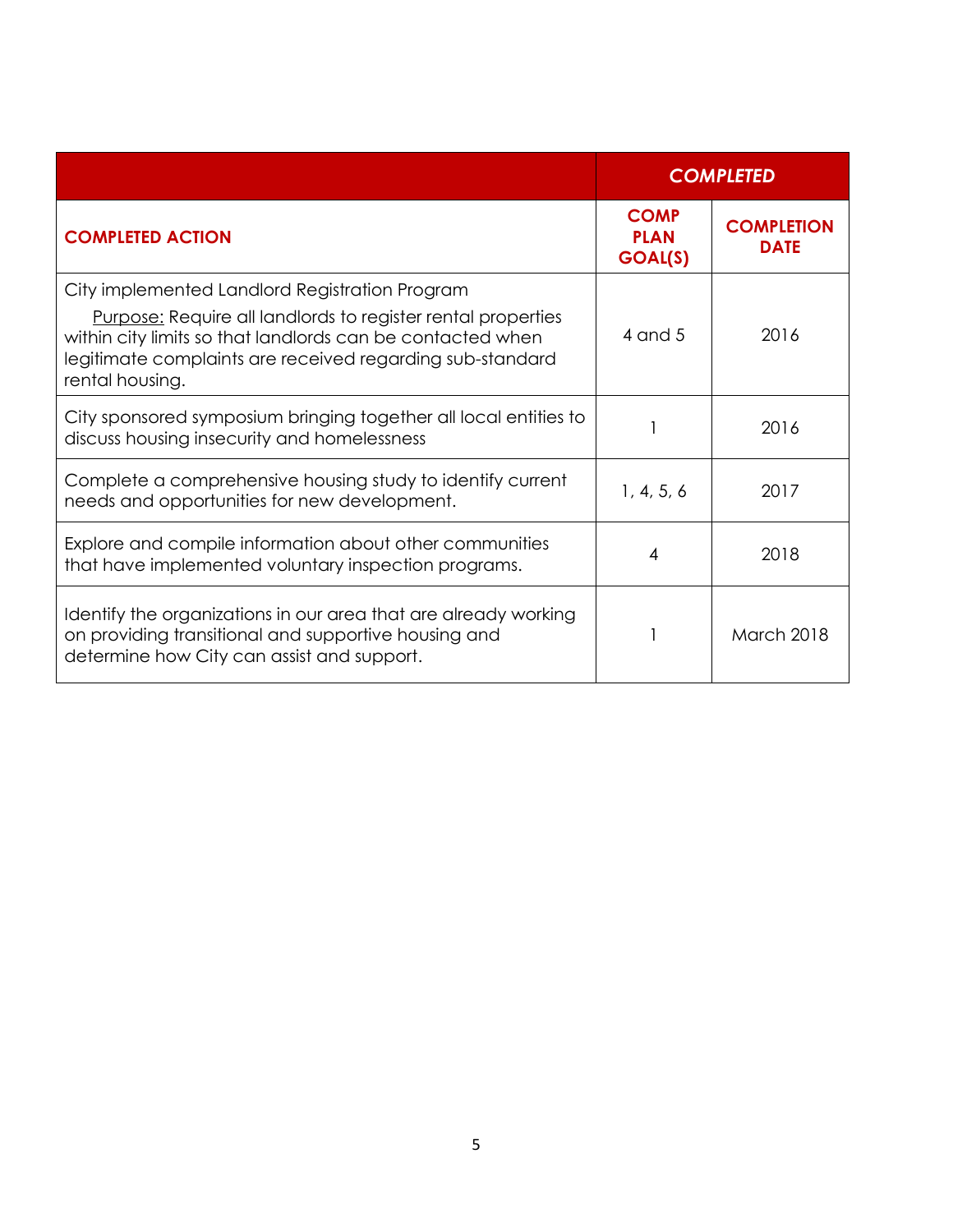| <b>STRATEGIES &amp; ACTION STEPS BY NEED</b>                                                                                                                                                                                                                                                | <b>COMP</b><br><b>PLAN</b><br>GOAL(S) | <b>RESPONSIBLE</b><br><b>PARTY</b>              | <b>COMPLETION</b><br><b>DATE</b> |
|---------------------------------------------------------------------------------------------------------------------------------------------------------------------------------------------------------------------------------------------------------------------------------------------|---------------------------------------|-------------------------------------------------|----------------------------------|
| <b>NEED: IMPROVE SAFETY AND QUALITY OF HOUSING STOCK</b>                                                                                                                                                                                                                                    |                                       |                                                 |                                  |
| <b>Rentals</b>                                                                                                                                                                                                                                                                              |                                       |                                                 |                                  |
| A. Ongoing updates to the rental registration list to<br>ensure all rentals are registered                                                                                                                                                                                                  | 4, 5                                  | Planning<br>Department                          | Annual<br>Updates<br>(January)   |
| B. Establish Voluntary Rental Property Inspection<br>Program<br>Purpose: Encourage inspection of all rental<br>properties in city limits to ensure compliance<br>with minimal code requirements and to<br>reward landlords who voluntarily comply with<br>greater visibility and promotion. | 4, 5                                  | Housing<br>Committee,<br>City Council           | 2020                             |
| 1. Develop clear guidelines including what<br>would be inspected to start a pilot<br>program with a small number of landlords<br>to determine an appropriate, effective<br>inspection process                                                                                               | 4, 5                                  | Ginger<br>Nuutinen &<br>Megan<br>McBride        | September<br>30,<br>2018         |
| 2. Create a list of code requirements/city<br>ordinances for each type of rental<br>category                                                                                                                                                                                                | 4, 5                                  | Megan<br>McBride                                | September<br>30,<br>2018         |
| 3. Review existing research that analyzes top<br>priorities people have when choosing a<br>rental                                                                                                                                                                                           | 4, 5                                  | Aidan Johan<br>and Megan<br>McBride             | September<br>30, 2018            |
| Establish a rating system for assessing<br>properties and assign point value to each<br>item                                                                                                                                                                                                | 4, 5                                  | Planning<br>Department                          | September<br>30, 2018            |
| C. Review and recommend changes to the zoning<br>ordinance in residential areas to allow duplexes,<br>carriage, or tiny house construction enabling<br>responsible property owners to supplement their<br>mortgage with rental housing available on their<br>property                       | 1                                     | Planning<br>Department,<br>Housing<br>Committee | Long<br>term/Ongoing             |
| D. Continue efforts to engage landlords                                                                                                                                                                                                                                                     | 4, 5                                  | Planning<br>Department                          | Long<br>term/Ongoing             |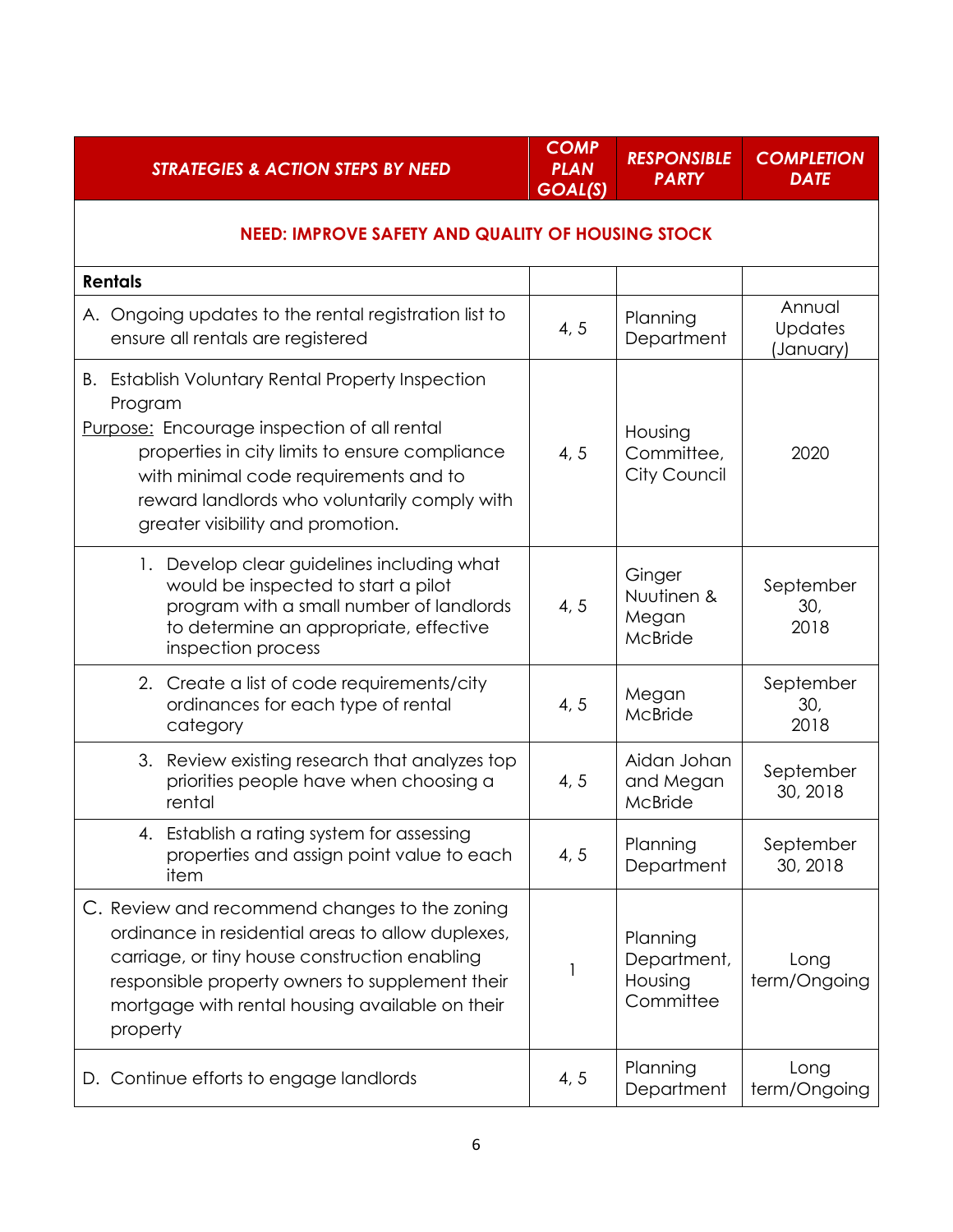| 1. Get email contacts for easier communication                                                                                              | 4          | Planning<br>Department                                                      | January 2019<br>(part of<br>annual<br>update) |
|---------------------------------------------------------------------------------------------------------------------------------------------|------------|-----------------------------------------------------------------------------|-----------------------------------------------|
| 2. Compile a list of information needs (can be a<br>combination of expressed needs and what<br>the City would like property owners to know) | <b>NA</b>  | Planning<br>Department,<br>Online<br>resource<br>hub,<br>Landlord<br>Forums | November<br>2019                              |
| a. Substance use and behavioral<br>health (basics, how to recognize an<br>emerging crisis, who to call)                                     | <b>NA</b>  | Planning<br>Department,<br>Online<br>resource<br>hub,<br>Landlord<br>Forums | November<br>2019                              |
| b. Resources (funds for rehab,<br>resources for tenants)                                                                                    | 5          | Planning<br>Department,<br>Online<br>resource<br>hub,<br>Landlord<br>Forums | November<br>2019                              |
| c. Support for posting rentals online                                                                                                       | <b>NA</b>  | Planning<br>Department,<br>Online<br>resource<br>hub,<br>Landlord<br>Forums | 2020                                          |
| <b>Non-Rental Residential</b>                                                                                                               |            |                                                                             |                                               |
| A. Continue public investment in rehab                                                                                                      | 5          | Multiple<br>agencies                                                        | Ongoing                                       |
| HIP program<br>1.                                                                                                                           | 5          | Planning<br>Department                                                      | Ongoing                                       |
| <b>CDBG</b> Loans<br>2.                                                                                                                     | 5          | <b>NWRPC</b>                                                                | Ongoing                                       |
| a. ID projects                                                                                                                              | 5          | <b>NWRPC</b>                                                                | Ongoing                                       |
| b. Promote program                                                                                                                          | $\sqrt{5}$ | NWRPC,<br>Planning<br>Department                                            | Ongoing                                       |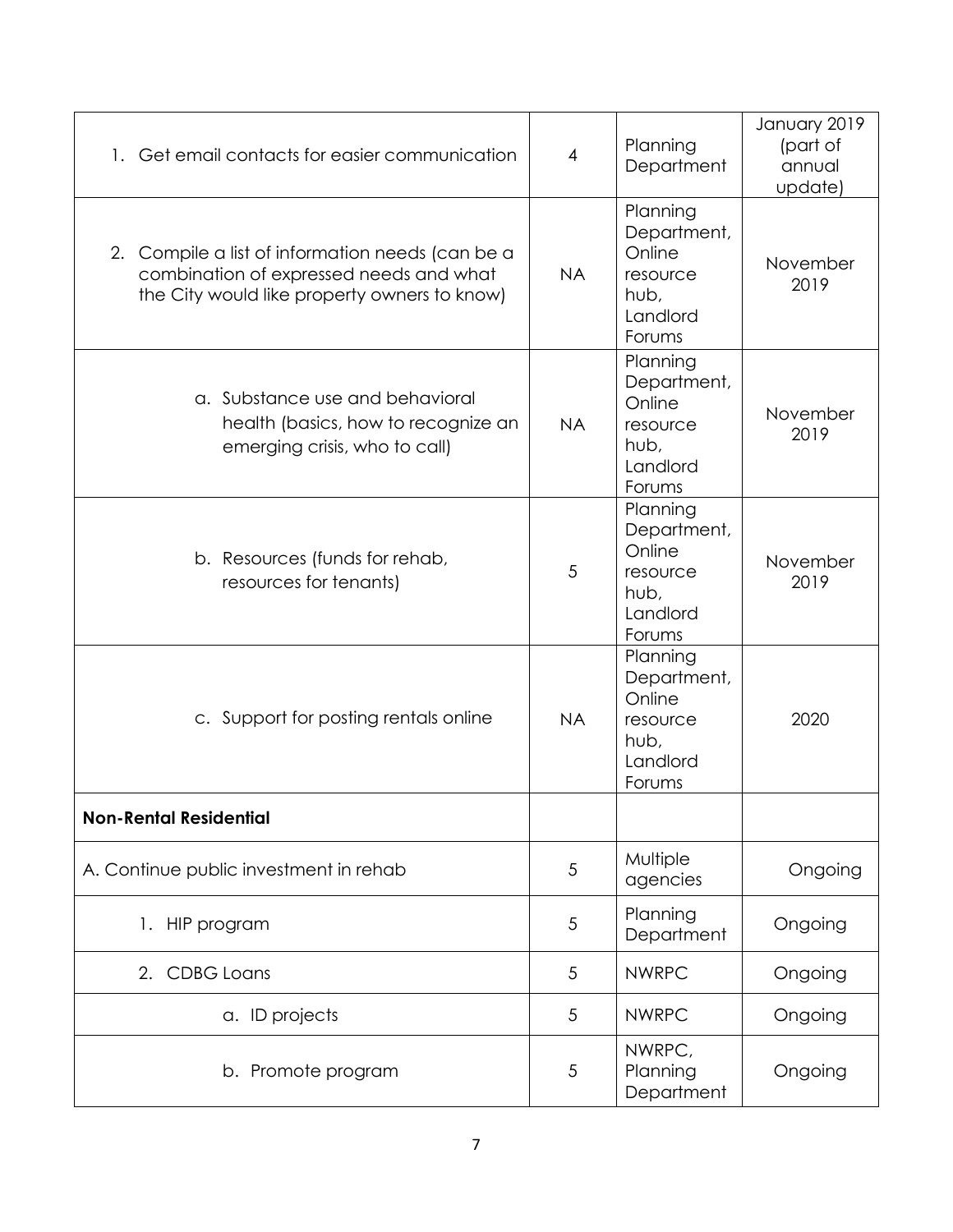|                                                                                                  | B. Pursue partnership with public health because of<br>the role of public health in performing inspections<br>to ensure safe/sanitary housing conditions and<br>the overall link between health and housing                       | 4    | Planning<br>Department,<br>Housing<br>Committee                          | Ongoing     |
|--------------------------------------------------------------------------------------------------|-----------------------------------------------------------------------------------------------------------------------------------------------------------------------------------------------------------------------------------|------|--------------------------------------------------------------------------|-------------|
|                                                                                                  | C. ID partners to develop a community land<br>trust/shared equity (with a rehab component)                                                                                                                                        |      | Councilor<br>Tochterman                                                  | 2020        |
|                                                                                                  | D. Develop a plan and funding mechanisms for<br>strategic demolition of dilapidated, vacant<br>homes                                                                                                                              | 2, 3 | Housing<br>Committee,<br>Planning<br>Department                          | Winter 2018 |
|                                                                                                  | 1. Inventory houses that are in severe disrepair<br>and not likely to be restored to get a sense for<br>the overall number and associated cost<br>(utilize 2016 property survey ratings<br>completed for the Comp Plan to assist) | 2, 3 | Planning<br>Department,<br>Housing<br>Committee                          | Spring 2019 |
|                                                                                                  | 2. Research procedures and funding sources for<br>strategic demolition                                                                                                                                                            | 2, 3 | Planning<br>Department                                                   | Winter 2018 |
|                                                                                                  | 3. Evaluate feasibility and need for the City to<br>allocate funds for strategic demolition                                                                                                                                       | 2, 3 | City Council,<br>Planning<br>Department                                  | Summer 2019 |
| NEED: INCREASE AFFORDABILITY AND EXPAND AFFORDABLE HOUSING UNITS<br><b>FOR ALL INCOME GROUPS</b> |                                                                                                                                                                                                                                   |      |                                                                          |             |
|                                                                                                  | A. Compile and market an inventory of available<br>city "in-fill" sites (those located within the City<br>center rather than outskirts of City) and provide<br>tax incentives for new housing development.                        | 1,6  | Planning<br>Department                                                   | 2019        |
|                                                                                                  | B. Promote rehabilitation of historic existing<br>buildings for housing purposes                                                                                                                                                  | 1    | <b>Historic</b><br>Preservation<br>Commission,<br>Planning<br>Department | Ongoing     |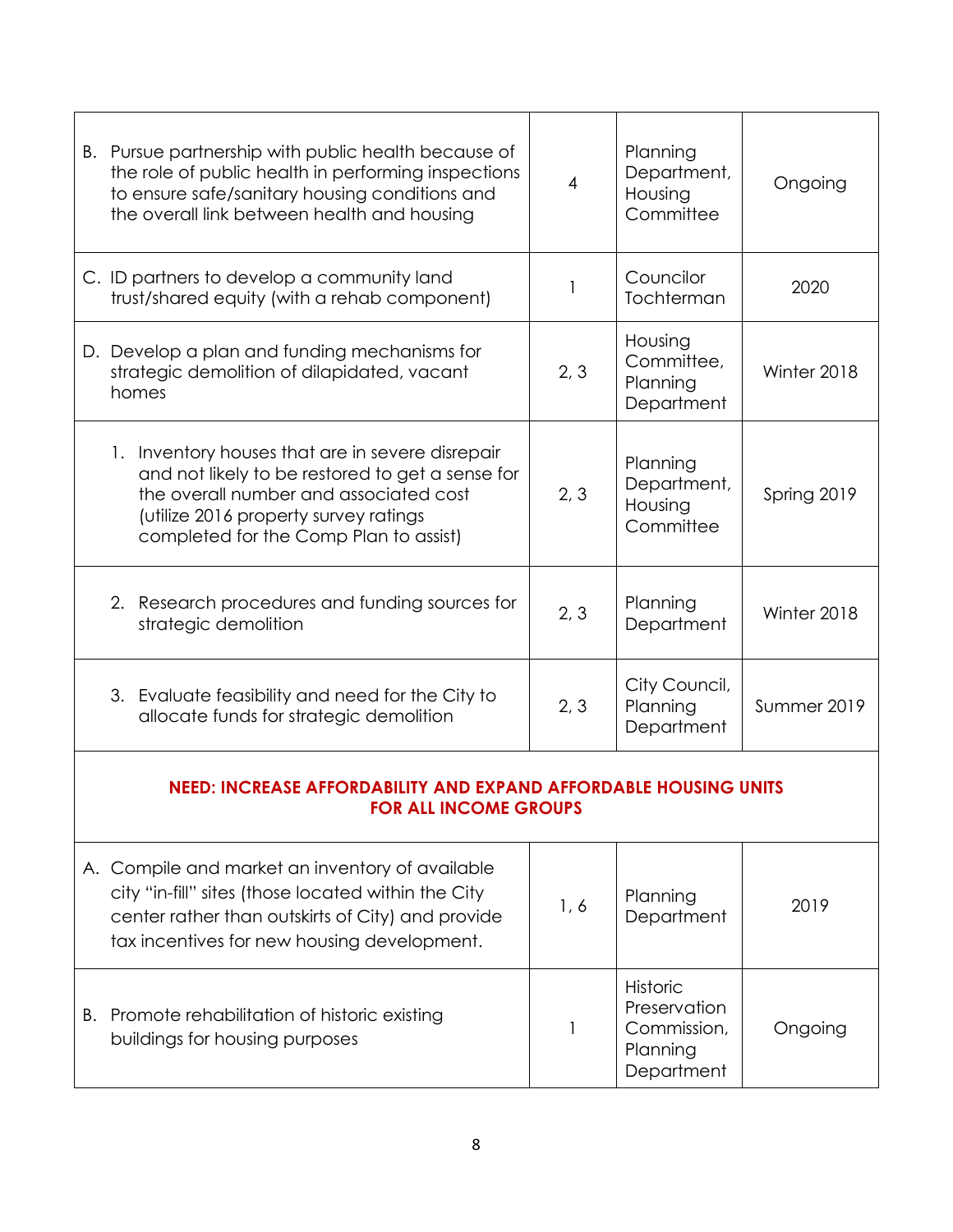| 1. Have Historic Preservation Commission<br>submit a listing of historic buildings that<br>could be renovated into housing         |         | Historic<br>Preservation<br>Commission,<br>Planning<br>Department     | October 2019                   |
|------------------------------------------------------------------------------------------------------------------------------------|---------|-----------------------------------------------------------------------|--------------------------------|
| C. Promote rehabilitation of blighted downtown<br>building(s) for re-use as housing                                                | 1, 4, 5 | Mayor, Plan<br>Commission,<br>City Council,<br>Planning<br>Department | Ongoing                        |
| D. Collaborate with other regional municipalities to<br>maximize available tax incentives for affordable<br>housing projects       |         | Planning<br>Department<br>City Council                                | As needed                      |
| E. Partner with affordable housing developers                                                                                      | 1, 6    | Planning<br>Department,<br>Plan<br>Commission,<br><b>City Council</b> | Ongoing                        |
| ID city owned lots and actively market<br>1.                                                                                       | 1, 6    | Planning<br>Department                                                | 2019                           |
| 2. Offer supports tied to commitments for<br>affordable units                                                                      | 1, 6    | City of<br>Ashland,<br>WHEDA,<br>State of WI                          | Ongoing as<br>available        |
| 3. Hold public listening sessions to gauge<br>housing interest and needs of various<br>populations                                 | 1,6     | Housing<br>Committee,<br>Planning<br>Department                       | Ongoing (As<br>projects arise) |
| Identify community partners who can<br>F.<br>collaborate and assist in efforts to provide<br>additional affordable housing options |         | Housing<br>Committee,<br>Planning<br>Department,<br>Mayor             | Ongoing                        |
| 1. Involve local PHAs and providers in<br>strategic planning                                                                       |         | Planning<br>Department,<br>Housing<br>Committee                       | 2020                           |
| ID partners interested in pursuing a co-op<br>2.<br>housing project                                                                |         | Councilor<br>Tochterman                                               | 2020                           |